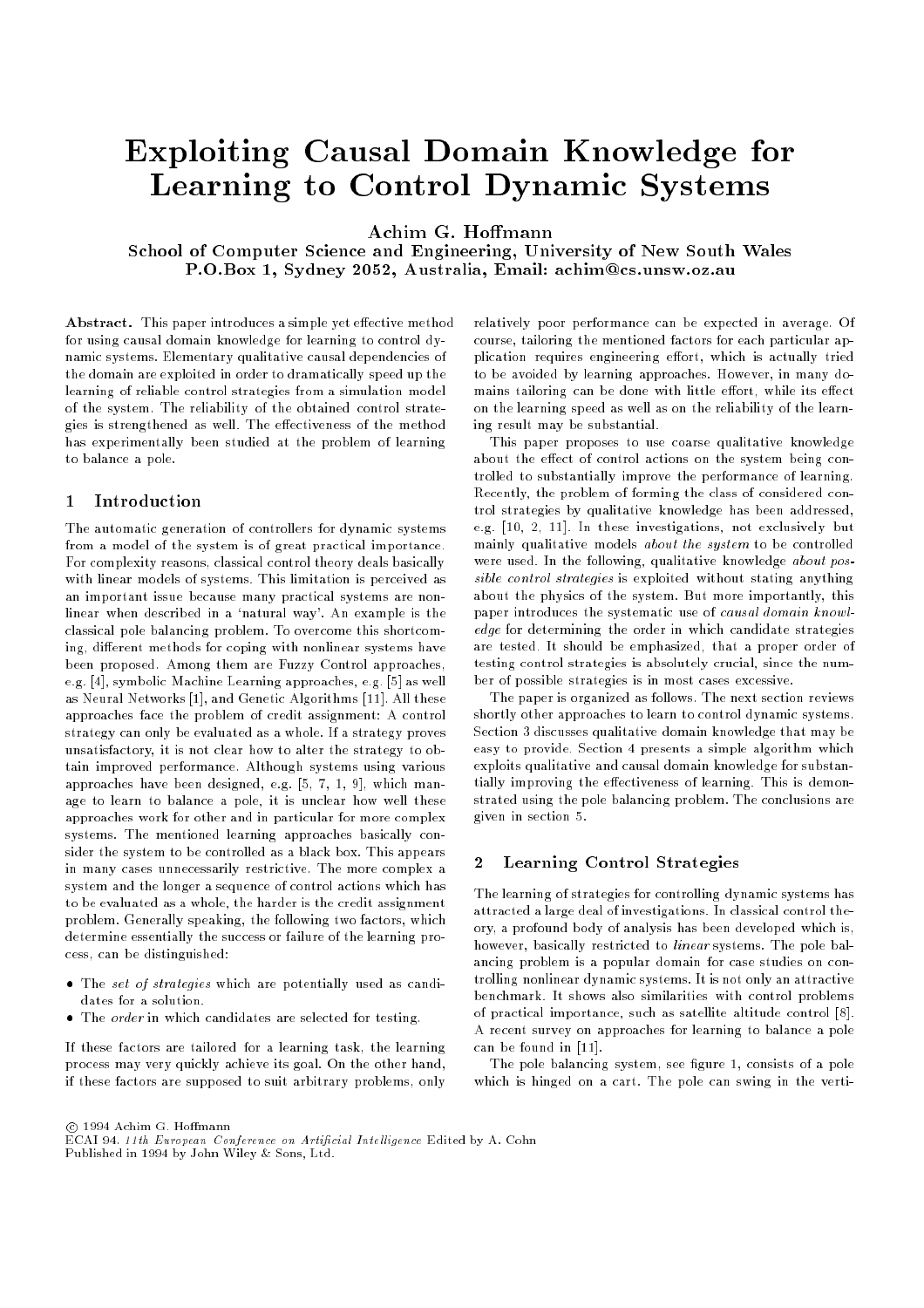cal plane. The cart can be moved to the right and left on a bounded track. The control task is to move the cart in a way that the pole stays balanced. The possible control actions are to apply a fixed force to the cart either to the left or to the right. This simple setting is also called bang-bang regime. The control decision can be made in small time intervals. Usually time intervals of a  $\frac{2}{50}$  sec. are considered. A system state is



Figure 1. The pole is hinged on the cart. The cart is moving and the control actions are to expose the cart to a fixed amount of force either to the left or to the right.

described by the current position  $x$  of the cart on the track, its velocity x along the track, the angle  $\theta$  of the pole and the pole's angle velocity  $\theta$ .

Most of the learning approaches to control such a system determine a control strategy and test the strategy on the system over a specific time span. If the pole falls down, usually the time it has been successfully balanced, is considered as a quality measure for the tested control strategy. Subsequently, usually the single control decisions are analyzed, e.g. how often they have been taken, how long it took until the pole fell down after a particular control decision, etc. Upon that data, the tested control strategy is altered in order to generate the next candidate being tested. This idea has been implemented in a number of systems, e.g. in [3, 1] and many others. BOXES [5] is one of the very early approaches of that kind. BOXES learns a state-action table which species a control action for each possible system state. For that purpose, the possible system states are discretized. The four system parameters span a space of 4-dimensional boxes. Each of the boxes contains one of the two possible control actions. A control strategy is described by the complete set of control decisions for each of the boxes.

A typical discretization of the system states considers 3 values for each of  $x, x$  and  $y$  and  $y$  values for  $y$ . I efformance of BOXES is usually measured by the number of trials needed for balancing the pole for a given initial system state. Average numbers lie between 75 [6] and 557 [5] depending on the exact strategy for altering the control decision in a particular box.

Although these approaches proved to work for the pole balancing problem, it is not clear whether and how far they represent methods for coping with the credit assignment problem in general. For example, one problem that has to be solved for each application individually, is the meaningful division of system parameter ranges into a small number of intervals.

### 3 Using domain knowledge

The credit assignment problem is prevailing in learning to control dynamic systems from a simulation model. Normally, only a sequence of control actions can be evaluated as a whole, to

meet the success criterion to a certain degree. In this section, we consider helpful domain knowledge which can be divided into two kinds:

- The set of admissible control strategies is constrained.
- Credit assignment is guided by domain knowledge on the causes for failure in controlling the system.

#### 3.1 Admissible control strategies

In many domains, helpful restrictions of the set of control strategies can be provided with little effort. Often, there are many strategies which are obviously absurd. The idea is to exclude those strategies by characterizations which are easy to provide. For instance, in controlling a car on a curving road, the following monotonicity relation may be obvious: If reducing speed is appropriate for taking a curve of radius r, then reducing speed is at least as appropriate for taking a curve *of radius r*,  $y r < r$ . In fact, it would be absurd attempting to take a curve of radius  $r$  , if it is already clear, that a curve of radius  $r$  is too narrow for the current speed. It is important to note, that such knowledge can be provided, even when neither the physics of a moving car are properly understood nor the successful driving behavior of an experienced driver.

In the extreme case, the constraints on the class of admissible control strategies are so strict that only a single control strategy is left. This amounts to the classical engineering approach to system control. Since that approach may require considerable effort, the emphasis lies on restrictions that can be provided with little effort.

To treat the mentioned kind of monotonicity restrictions more formally, we consider a control strategy for the bangbang regime as represented by a monotonic boolean function on a range of integers  $\{0, ..., k-1\}$ , where k is the number of distinguished intervals which divide the numerical range of the system parameter. I.e. we can formalize this monotonicity constraint by defining the set of monotonic boolean functions  $F_{mon}$  on  $\{0, ..., k-1\}$  as follows:  $F_{mon} = \{f | f : \{0, ..., k-1\} \rightarrow$  $\{0, 1\} \wedge \forall n_{\in \{0,\ldots,k-2\}} \ (f (n) = 1 \rightarrow f (n + 1) = 1)\}.$  This simplifies the learning task significantly as is illustrated in figure 2. For controlling systems, described by more than one

b) a) ? <sup>2</sup> x <sup>1</sup> x 0 6 1 2 3 4 5 ? ? ? ? - + 0 1 2 3 4 5 6 x1 x - - - ? <sup>2</sup> + + +

Figure 2. In case a) monotonicity is assumed: For any n, it holds  $f(n) = 1 \rightarrow f(n + 1) = 1$  and  $f(n) = 0 \rightarrow f(n - 1) = 0$ . This contrasts the unconstrained case in b), where the two examples do not tell anything about other function values.

parameter, this simple monotonicity may not be applicable. E.g. not only the speed of the car may be important but also the slope of the road for determining whether a curve of radius <sup>r</sup> can be taken safely. For such purposes, multi-dimensional monotonicity constraints can be defined as follows:

**Definition 1** We denote by  $F_{mon,m}$  the set of functions f on m parameters of the form  $j : \{0, ..., k - 1\}^{\infty} \rightarrow \{0, 1\}$ which are monotonic in all its parameters. For all functions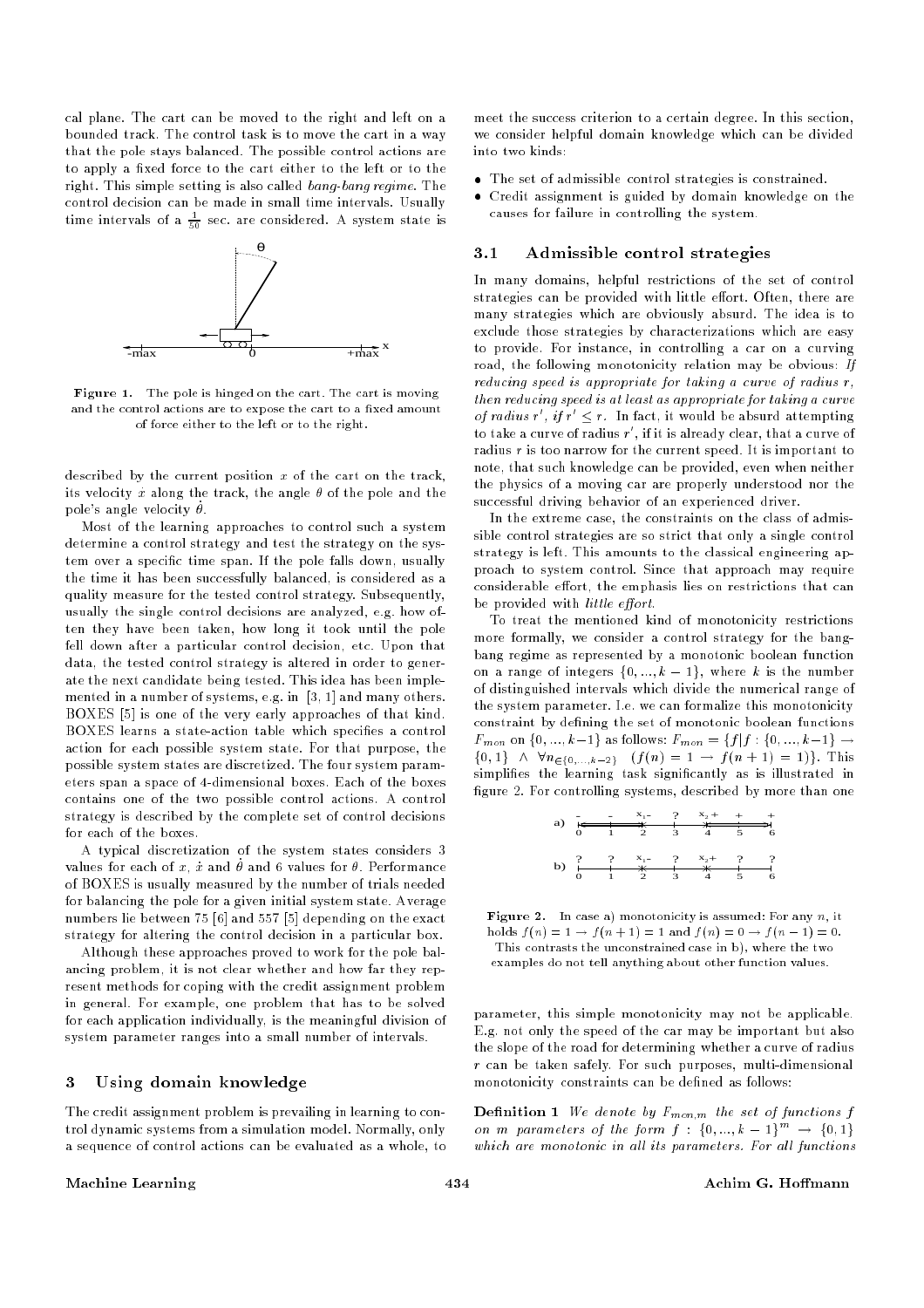$f \in F_{mon,m}$  holds the following for all parameters ranging in their respective domain:

 $f(n_1, ..., n_m) = 1 \rightarrow f(n_1 + 1, n_2, ..., n_m) = 1$  and  $f(n_1, ..., n_m) = 1 \rightarrow f(n_1, n_2 + 1, ..., n_m) = 1 ...$  and ...  $f(n_1, ..., n_m) = 1 \rightarrow f(n_1, n_2, ..., n_m + 1) = 1$ 

Intuitively speaking, this generalization amounts to saying: Everything else being equal (e.g. the road slope and surface,condition of car's tires and suspenders etc.), the smaller the radius, the slower the car has to go.



Figure 3. The monotonicity constraint in the 2-dimensional parameter space. The white area indicates the function value '0', while the shaded area represents '1'. The borderline is represented by a descending step function. The monotonicity is geometrically expressed by the fact that the shaded area extends

uninterruptedly to the top and to the right.

#### 3.2 Guiding credit assignment by causal domain knowledge

For guiding the credit (or blame) assignment, when a given control strategy turns out to be insufficient, obvious knowledge may be available, which accelerates the learning process significantly.

In the car example such domain knowledge may be as follows: If the car is beginning to glide, then the speed was too high for the respective conditions of the car, the road, and the angle of the steering wheel. Such knowledge may be very helpful in that it tells, that a change of the control strategy resulting in even higher speed in the same situation is certainly no improvement.

More generally speaking, such knowledge may relate a class of possible states of failure to a class of control actions which may have caused the failure. E.g. if the car is beginning to glide, some of the actions taken, failed to slow down the car. The idea is, to provide knowledge which says for a particular state of failure that at least one of the used control actions should be altered in a certain way. E.g. an applied force should be increased (decreased). In the simplest case, the boolean bang-bang regime, such information would say that some action '0' (e.g. apply force to the left) has to be altered to '1' (e.g. apply force to the right) or vice versa.

## 3.3 The reliability of control strategies

For many applications the issue of reliability of the learned control strategy will be even more important than the speed of learning: A control strategy learned from a simulation model of the system will have to rely on a set of initial sample states. The learned control strategy will have been proved to work for these initial sample states and possibly for some more initial

test states. However, if the system encounters a new initial state, it cannot be guaranteed that the learned control strategy will still be working. By using sound domain knowledge the reliability can be improved signicantly. In the car example, the monotonicity constraint for instance, would guarantee that the speed is still reduced, even if the speed of the car is higher or the curve narrower than in any training example. A control strategy obtained from general purpose algorithms, could not guarantee that the action taken would not even further accelerate the car instead of reducing its speed !

#### 4 A case study using a simple learning algorithm

Consider the multi-dimensional monotonicity constraint as expressed by definition 1. A very simple data structure for representing a control strategy is a large table containing one entry for each element of the Cartesian product of the system parameter ranges (n-dimensional boxes) The monotonicity constraints are easily maintained by the following procedure, shown in figure 4. For each new entry into the table, all entries in all dimensions according to the monotonicity constraints are updated. I.e. nested loops for each parameter, either counting upwards or downwards, ensure the consistency of the table entries with the multi-dimensional monotonicity constraints.

The next problem is to determine, when a control action in a particular system state is assumed to be adequate. As discussed in section 3.2 domain knowledge may be used to find suitable alterations of a given control strategy to improve the performance. In the simplest case of only two possible control actions the domain knowledge could relate the kind of failure in controlling the system to one of the two control actions as follows: If failure of kind  $f$  occurred, then there is at least one control action <sup>a</sup> in the employed sequence of control actions that should be changed. This reduces the number of possible actions which might be responsible roughly from n to  $\frac{1}{n}$ .

## An experimental case study

The new approach has been tested on the problem of learning to balance a pole. See figure 1. The system being controlled is described by the four system parameters  $x, x, v,$  and  $v$ . The simulator used the equations as in Anderson [1]. The following domain knowledge has been used to support the learning process:

#### Causal knowledge:

- If the pole falls to the left side, then at least one control action which applied the force to accelerate the cart to the right has to be replaced by accelerating the cart to the left and vice versa.
- If the cart exceeded the track to the left, then at least one control action which applied the force to accelerate the cart to the left has to be replaced by accelerating the cart to the right and vice versa.
- Qualitative constraints: If applying the force to the left is appropriate in a system state  $D_0 = \{x_0, x_0, v_0, v_0\}$  to bat-

#### Machine Learning and the contract of the contract of the 435 Achim G. Hoffmann (1990) Achim G. Hoffmann (1990)

 $\,$  - This is basically the same data structure as in BOAES [5], although the number of distinguished intervals for each system parameter may be much larger.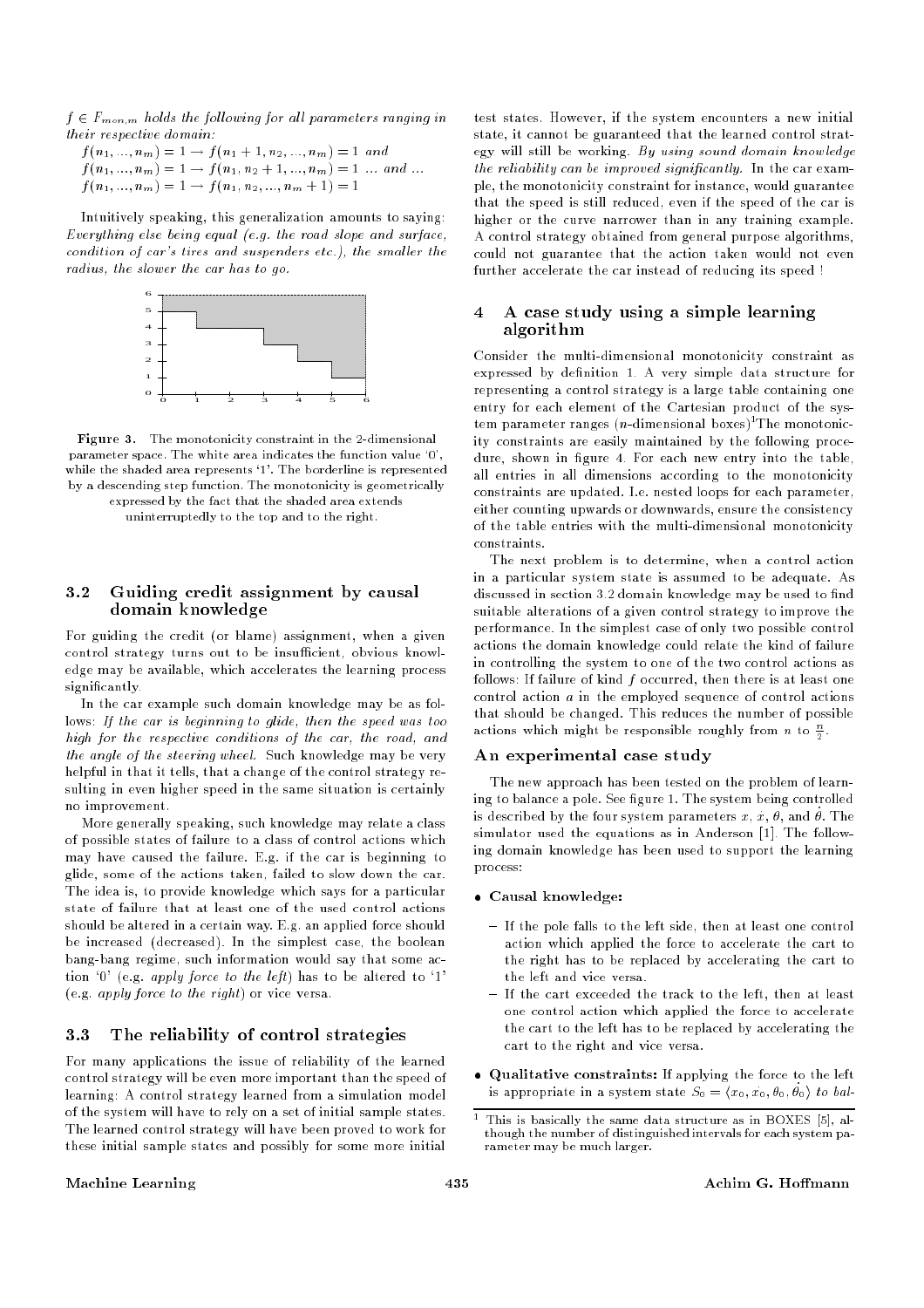$- - - -$ is two action  $E$  and  $E$  positive) the site for (i0=p0; i0 <sup>&</sup>lt; MAX I0; i0++) for (i1=p1; i1 <sup>&</sup>lt; MAX I1; i1++) for  $\alpha$  , i.e., i.e., i.e., i.e., i.e., i.e., i.e., i.e., i.e., i.e., i.e., i.e., i.e., i.e., i.e., i.e., i.e., i.e., i.e., i.e., i.e., i.e., i.e., i.e., i.e., i.e., i.e., i.e., i.e., i.e., i.e., i.e., i.e., i.e., i.e., for (i3=p3-1; i3 <sup>&</sup>gt; 0; i3{) if (control table[i0][i1][i2][i3] EQU action) then break; control table[i0][i1][i2][i3] = action; endforif (control table[i0][i1][i2][p3] EQU action) then break; if (i2 != p2) then control table[i0][i1][i2][p3] = action; endforif (control table[i0][i1][p2][p3] EQU action) then break; if (i1 != p1) then control table[i0][i1][p2][p3] = action; endforif (control table[i0][p1][p2][p3] EQU action) then break; if (i0 != p0) then control table[i0][p1][p2][p3] = action; endfor endforcontrol\_table[p0][p1][p2][p3] = action;

end

Figure 4. A fraction of the algorithm which maintains the monotonicity constraint on the current strategy represented in a 4-dimensional array. 4-dimensional array.

ances the point then it is also appropriate in each of the following four system states:

- 1.  $\omega_1 = \{x_0, x_0, v_0, v_1\}$ , where  $v_1 \times v_0$ , i.e. where the pole is even faster swinging to the left.
- $2. \quad \omega_2 = \nu_0, x_0, v_2, v_0, w$  where  $v_2 \lt v_0, v_0$  i.e. where the pole is even more inclined to the left.
- 3. S3 <sup>=</sup> hx0; x\_3 ; 0; \_ 0i, where x\_3 <sup>&</sup>lt; x\_0, i.e. where the cart is moving even faster to the left. (and therefore reaches earlier the left boundary of the track. Thus, it is even more important to move to the left, since a delayed movement would potentially exceed the boundary of the track.)
- $\tau_{\rm t}$ ,  $\omega_4$  =  $\chi_4$ ,  $x_0$ ,  $v_0$ ,  $v_0$ ,  $\eta$ , where  $x_4$   $\sim$   $x_0$ , i.e. where the cart is even closer to the left boundary of the track. (Reason as above.)

If applying the force to the left is appropriate in a system state  $\omega_0 = \langle x_0, x_0, v_0, v_0 \rangle$  to keep the cart on the track, then it is also appropriate in each of the following two system states:

- $1. \quad \omega_1 = \{x_0, x_1, v_0, v_0\}, \;$  where  $x_1 > x_0,$  i.e. where the cart is moving even faster to the right.
- $2. \quad \omega_2 = \chi_2, x_0, v_0, v_0, v_0, w$  where  $x_2 \nearrow x_0, x_0, w_0$  and  $x_0$ is even closer to the right track boundary.

Note that keeping the cart on the track and balancing the pole may require contradicting actions. Keeping the cart on the track has priority and overwrites the actions determined by the rules for balancing the pole.

The system was set up with a division of the numerical ranges into 25 equally large intervals for each of the four parameters. Reason for that was just to pick some larger number which ensures that a sufficiently fine division of the state space is provided. Initially the control action for all  $25\degree$   $=$  390,625  $\degree$ possible system states was set to 'undecided'. This was interpreted as no particular action, i.e. in alternating order as apply force to the right and apply force to the left. The system was initialized with a randomly chosen system state within the following intervals:  $-1.2m \le x \le 1.2m, -0.5m/s \le x \le 0.5m/s$ ,

 $-6^\circ \leq \theta \leq 6^\circ$ , and  $-25^\circ/s \leq \theta \leq 25^\circ/s$ . The first simulation of the system resulted, as expected, in a pole fallen to either side. The last action <sup>a</sup> taken before the system indicated failure, which applied the force to the wrong side, was identied. <sup>a</sup> was tentatively altered including the control actions for all monotonically depending system states according to the given qualitative constraints.

After the tentative alterations, the system's simulation was continued applying the altered control action in the respective system state to test whether the alterations may suffice to avoid the same failure. Two cases are to be distinguished:

a) Pole fell down: The pole's falling is usually delayed by the respective action. However, for giving the pole a longer lasting `push' the `new action' was considered appropriate for the next encountered system state. Hence, the possibly necessary changes were performed including the actions for the monotonically depending system states. b) Cart exceeds track: This has invariably to be avoided; therefore respective control actions 'overwrite' control actions which try to balance the pole but cause the cart to exceed the track.

If the pole fell still to the same side, no alteration was implemented, instead the next action before the altered action which applied the force to the wrong side was tentatively altered including all monotonically dependent actions. This process was continued until the pole fell to the other side. This completed a single learning step. See figure 5.

- 1. Find the last inappropriate action before the system failure.
- 2. If the system state can be recovered, change respective action. Change strategy consistently with qualitative constraints. Return altered strategy.
- $\mathcal{R}$ . Trace back the control sequence to find previous inappropriate action. Goto step 2.

Figure 5. The procedure for a single learning step.

After each single learning step, the system was simulated again with the same initial state. This learning and test cycle was repeated until the pole was successfully balanced for a prespecied number of 100; 000 simulation steps (2,000 seconds). On average, the system needed for the first initial state about 50-80 improvements using 25 intervals per parameter. Balancing the system starting from a further initial state, required a quickly decreasing number of further learning steps, as shown in figure 6. This indicates already the tendency of the system to develop a generally valid control strategy as opposed to control strategies which work only for the given initial system state. In fact, after balancing some 25 different initial states successfully, mostly no failures for new initial states were observed. Moreover, it was observed that the number of required learning steps is apparently directly depending on the number of divisions of the parameter value ranges (figure 6).

Direct comparisons with other approaches are difficult, since either no explicit or different background knowledge has been used. Moreover, the number of 'learning steps' counted is somewhat arbitrary, since a group of learning steps could be encapsulated into one `bigger step', as it is done in the presented approach to a certain degree. E.g. approaches like BOXES as reported in [6] do not use explicit domain knowledge. However, they rely on a meaningful division of the pa-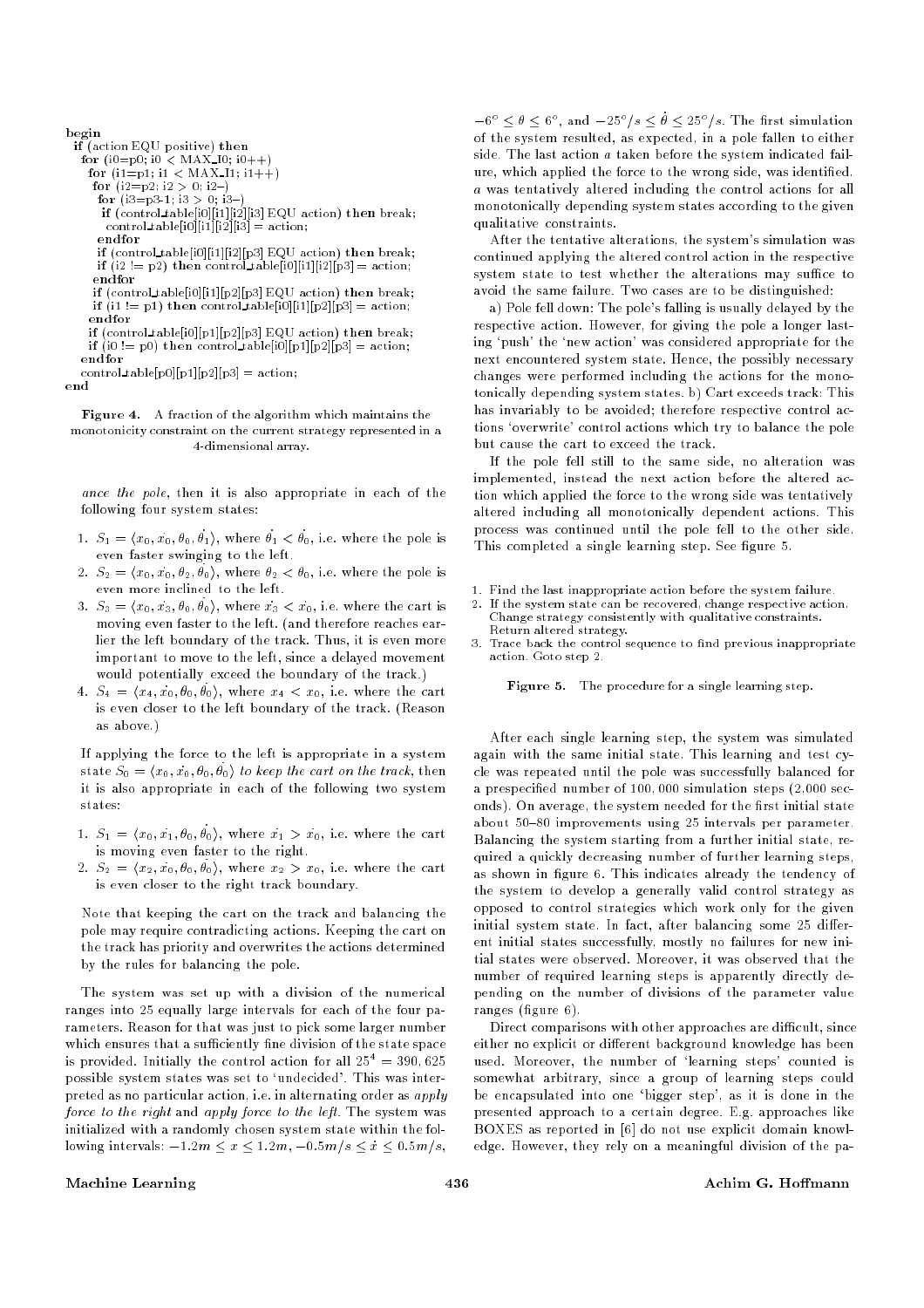

Figure 6. The left chart shows the number of unsuccessful balancing trials before a working control strategy is found. The right chart shows the dependency of the number of required learning steps on the 'coarseness' of the division of parameter value ranges. The 'infinite' indicates the case, where the division is too coarse and no successful control strategy can be found.

rameter ranges into a small number of intervals and use implicitly the `knowledge' that a division of parameters into 3 respectively 6 intervals is sufficient. The performance reported in [6] is quite impressive (75 trials in average for obtaining a working control strategy for a single initial system state, though the reliability that the control strategy is working for new initial states as well, however, appeared somewhat `fragile'. The experiments reported in [11] rely on the same `knowledge' that a division into small number of intervals is sufficient. In addition, they used a qualitative model of the pole-and-cart system and a genetic algorithm for optimizing the control strategy. It may be mentioned that the reported number of simulation steps needed in order to obtain a viable control strategy using genetic algorithms is much higher than required in the presented approach. But this number may possibly reduce considerably by improving the use of the genetic algorithm. The results using Neural Networks reported in [1] show very slow learning behavior, which is not competitive in terms of learning speed. The work on Fuzzy Control in [4] seems to deal with pole balancing on an unbounded track which is a much easier task.

One may argue that the success of the presented approach in the experiments is due to the fact that the difficult part of the problem being learned by other approaches has been provided as domain knowledge. This, however, is the philosophy behind the presented approach: It is assumed that no universal learning algorithm will be found that suits all problems. Hence, any algorithm needs some tailoring to the problem at hand. To allow easy handling, the tailoring should rather use `declarative bias' as opposed to bias that is `hidden' in the program code or in the tuning of parameters which are hard to interpret.

### 5 Conclusions and Future Work

The general goal of this research is to develop learning techniques which allow to learn faster and more reliably by taking domain-specic background knowledge into account. Causal knowledge about the reasons for control failure has been used to signicantly speed up learning. Qualitative knowledge, like monotonicity constraints has been exploited as well. The used knowledge improved not only learning speed but ensured more reliable learning results as well. This was not only confirmed by comparison to other approaches but also by learning experiments where parts of the mentioned domain knowledge were not used. It seems, that often a good `naive' intuition about

the physics of a system suffices to provide valuable additional information. Using rudimentary causal domain knowledge in order to speed up the learning process appears widely applicable. Only in rare cases, causal links between a failure in controlling a system and a possibly responsible control action taken may be unavailable. However, if only approximate simulation models are available, it is not clear yet how far the presented approach can be employed.

Further kinds of `easy to provide' background knowledge are currently explored. E.g. background knowledge may require that the speed of the cart is kept at a relatively low level etc. During the experiments with the pole balancing problem a number of unforeseen intricacies turned out which required special treatment. E.g. the fact that contradictory actions were required for keeping the cart on the track and for keeping the pole in balance - thus priority had to be determined. However, it is believed that a learning system could also be supportive in detecting such problems and that an engineer can easily overcome those problems by specifying stepwise more and more domain knowledge to be used for the learning process.

Acknowledgement: The author is grateful to I. Bratko, M. Pendrith, C. Sammut and T. Urbancic for very inspiring discussions on learning to control dynamic systems and for valuable comments on an earlier version of this paper. The used pole-and-cart simulator was supplied by C. Sammut.

#### **REFERENCES**

- [1] C. W. Anderson. Strategy learning with multilayer connectionist representations. In Proceedings of the  $4^{th}$  International Conference on Machine Learning, pages 103-114. Morgan Kaufmann, 1987.
- [2] I. Bratko. Deriving qualitative control for dynamic systems. In K. Furukawa and S. Muggleton, editors, Machine Intelligence and Inductive Learning. Oxford University Press. (new series of Machine Intelligence), to appear.
- [3] M. E. Connel and P. E. Utgoff. Learning to control a dynamic physical system. In Proceeedings AAAI 87, pages 456-459, 1987.
- [4] C. C. Lee. A self-learning rule-based controller employing approximate reasoning and neural net concepts. International  $Journal of Intelligence Systems, 6:71–93, 1991.$
- [5] D. Michie and R. A. Chambers. BOXES: An experiment in adaptive control. In E. Dale and D. Michie, editors, Machine Intelligence, pages 137-152. Edinburgh: Oliver and Boyd,
- [6] C. Sammut. Recent progress with BOXES. In K. Furukawa and S. Muggleton, editors, Machine Intelligence and Inductive Learning. Oxford University Press. (new series of Machine Intelligence), to appear.
- [7] C. Sammut. Experimental results from an evaluation of algorithms that learn to control dynamic systems. In Proceedings of the 5th International Conference on Machine Learning, pages 437-443. Morgan Kaufmann, 1988.
- [8] C. Sammut and D. Michie. Controlling a "black box" simulation of a space craft. AI Magazine,  $(12)$ :56-63, 1991.
- [9] O. G. Selfridge, R. S. Sutton, and A. G. Barto. Training and tracking in robotics. In Proceeedings  $9^{th}$  IJCAI'85. Morgan Kaufmann. 1985. Kaufmann, 1985.
- $[10]$ T. Urbancic and I. Bratko. Learning to control dynamic systems. In D. Michie and D. Spiegelhalter, editors, Machine Learning, Neural and Statistical Classification. Ellis Horwood. to appear.

#### Machine Learning